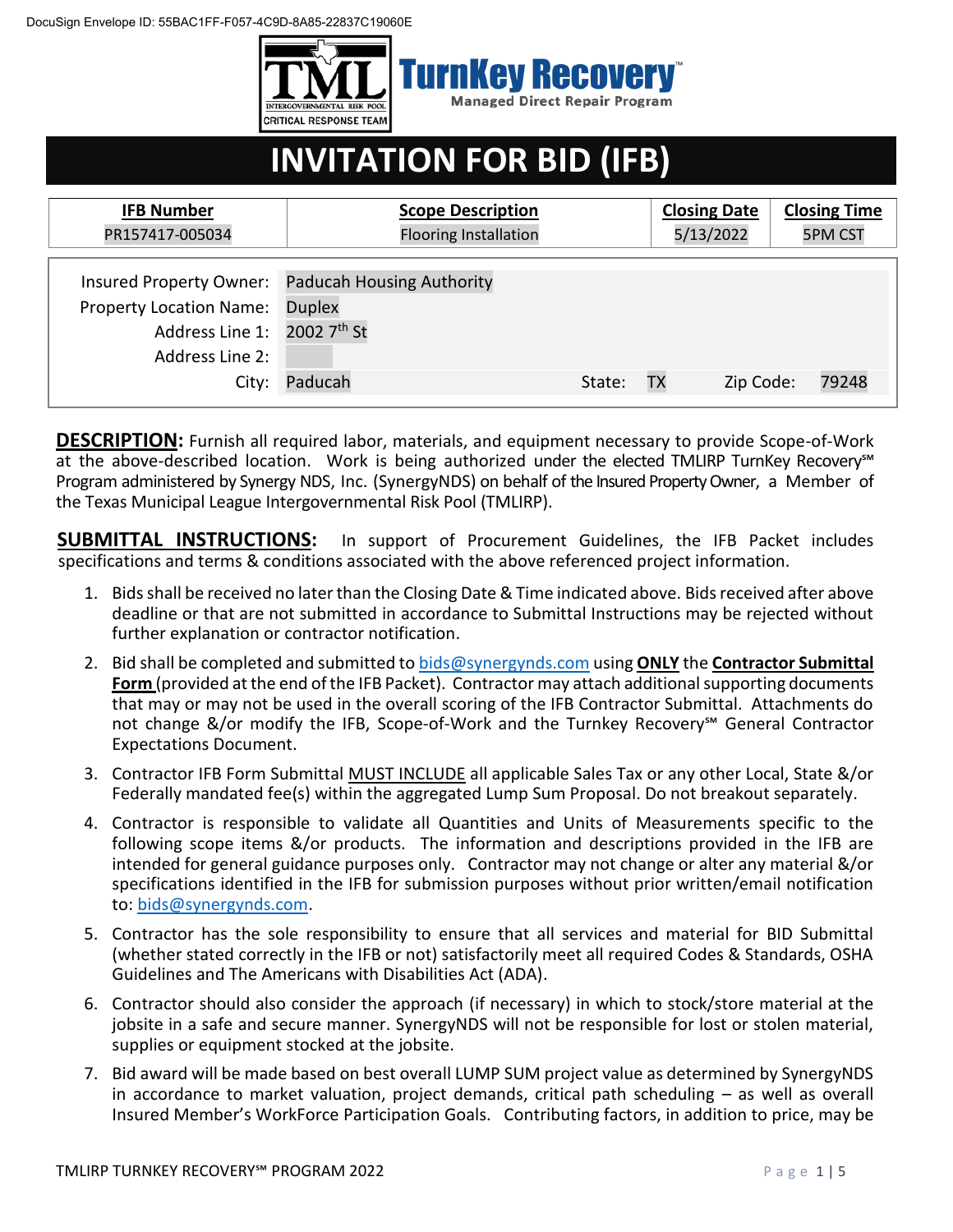considered as necessary to help determine bid award based on any additional criteria set forth by the specific TMLIRP Insured Member.

- 8. SynergyNDS reserves the right to modify the IFB Specifications and Terms & Conditions at any time during the bid solicitation process. Timely notice to all bidders will be given via an electronically distributed Addendum.
- 9. All registered HUB & HUB Zone Contractors, as well as DBEs are encouraged to participate. Additional Contractor Financial Assistance is available to help support daily HUB/DBE Contractor's operations under the terms and condition of a successful contract award.
- 10. SynergyNDS is an equal opportunity employer and administers all Contracts & Contractor Agreements in accordance to the requirements of 41 CFR §§ 60-1.4(a), 60-300.5(a) and 60-741.5(a).
- 11. Contractor is strongly encouraged to schedule a Site Visit of the property as necessary to support the IFB Submittal. All scheduled site visits can be requested at [bids@synergynds.com.](mailto:bids@synergynds.com)
- 12. When a mandatory Pre-BID Meeting is identified and scheduled in a specific IFB, Contractor Attendance is a requirement as part of the Solicitation. Contractors who fail to attend the Pre-BID Meeting will not be eligible to participate in the IFB and subsequent submittal process.
- 13. Contractor can submit all questions &/or concerns specific to the IFB by email to: [bids@synergynds.com.](mailto:bids@synergynds.com)

# **SCOPE-OF-WORK SUMMARY**

Refer to **EXHIBIT A** for scope-of-work description.

### **Yes | No**

- $\boxtimes$  |  $\Box$  This IFB is part of a publicly advertised solicitation  $\Box$  **|**  $\boxtimes$  This IFB is part of a potential Federally Funded Project.  $\boxtimes$  |  $\Box$  This IFB is being distributed externally  $\Box$  **|**  $\boxtimes$  This IFB requires a Contractor Payment or Performance Bond. **|** This IFB requires a Pre-BID Meeting
- $\vert \phantom{a} \vert$  This IFB supports workforce participation goals.

#### *\*\* THE REMAINING PART OF THIS PAGE IS INTENTIONALLY LEFT BLANK \*\**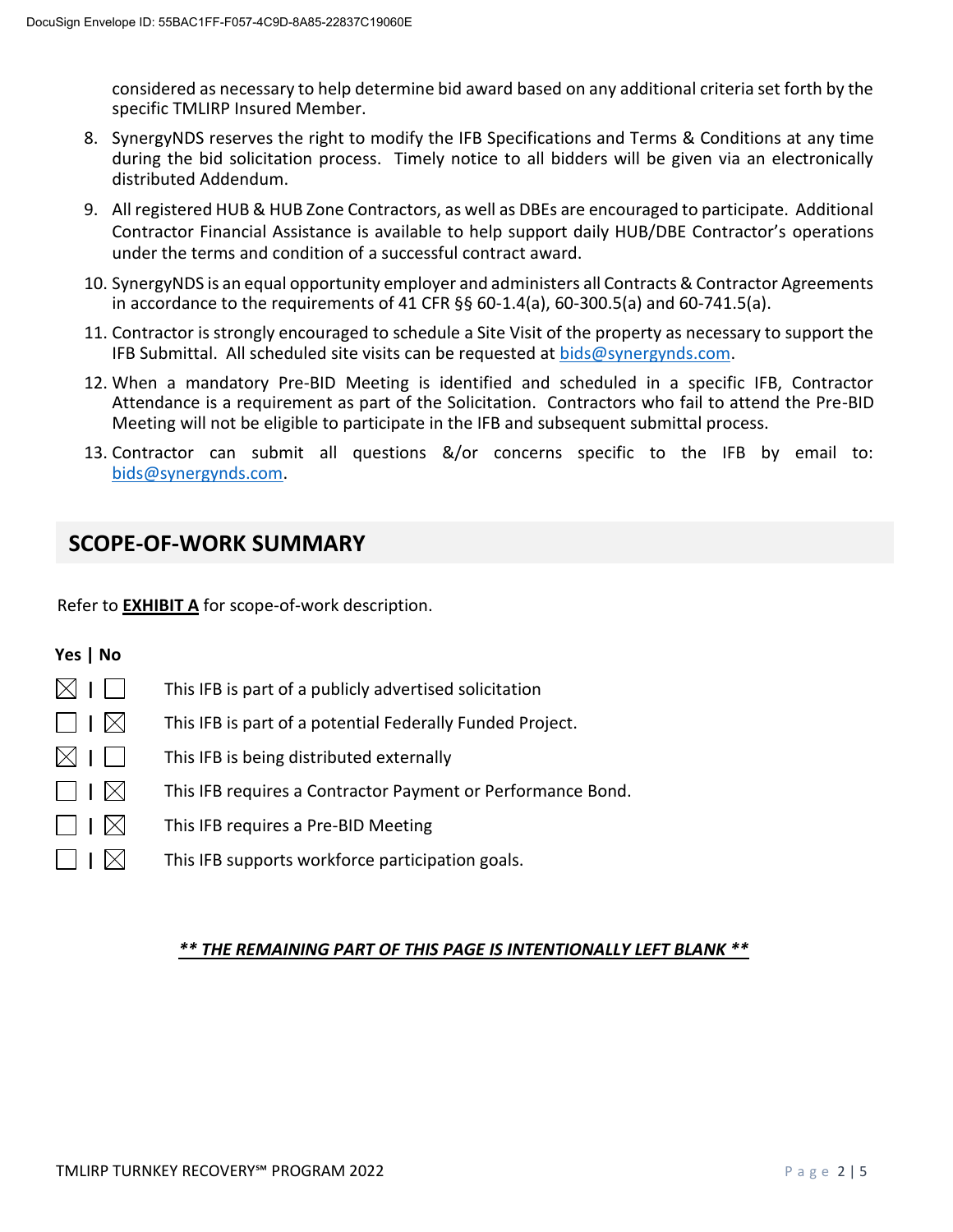

#### **GENERAL SCOPE DESCRIPTION**

The Paducah Housing Authority sustained damages as a result of a fire. All building interiors were damaged as a result of the loss. Purpose of the IFB is to solicit bids for installation of VCT flooring as defined below.

#### **GENERAL SCOPE-OF-WORK DISCUSSION**

- Contractor shall coordinate all work with SynergyNDS.
- $\triangleright$  Anticipate location to be ready for flooring on or around 05/23/22. Contractor shall be ready to start work within one week of being notified that building is ready for flooring scope to start.
- $\triangleright$  Interior finish area is approximately 1200SF. Contractor to verify.
- **VCT Flooring:**
	- $\circ$  Contractor shall provide and install VCT flooring throughout the work area.
	- o Adhesive shall be manufacture approved for VCT being installed.
	- o Adhesive shall be installed in accordance with manufacturer's instructions.
	- o Color to be determined.

#### **Floor Waxing:**

- $\circ$  Contractor shall strip manufactures coating from VCT after installation.
- o Contractor shall wax VCT a minimum of 3 coats after installation.
- $\circ$  Waxing shall be completed after all other work has been completed. (last step on project)

#### **Transitions:**

Contractor shall provide and install all required transition pieces. This includes but not limited to doorways, VCT to concrete, etc.

*<sup>\*</sup>Information should match scope-of-work description as described in SimpliCity℠.*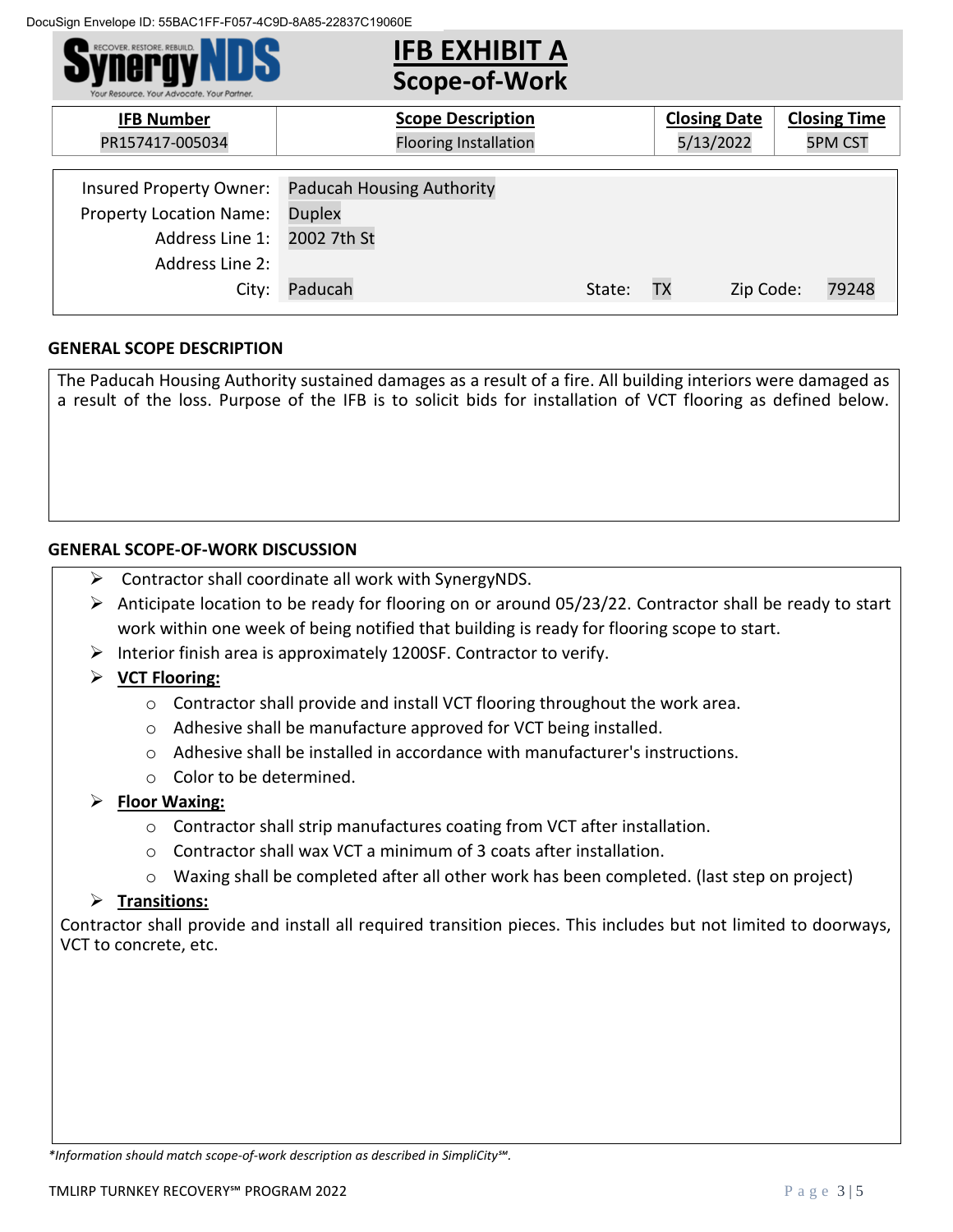#### **ADDITIONAL NOTES &/OR REQUIREMENTS**

This is a lump sum bid for all requested work

Award criteria includes: Reputation of contractor, previous relationship with Paducah HA, TML, and/or SynergyNDS, proposed timeline which is best overall for the project, and/or as approved by the Paducah HA, TML, and/or SynergyNDS.

Bid packets shall include the following:

- 1) Completed IFB Form.
- 2) Proposed timeline for project from beginning of project to completion.

#### **DRAWING & SPECIFICATION DESCRIPTION**

Drawings for Paducah HA unit for flooring installation.

#### Document #1 https://www.dropbox.com/sh/j096zm5t94gzu7u/AABnOB4Nx-sBQDrsNKbyNCNoa?dl=0

Document #2 Click or tap here to enter text.

#### **ADDITIONAL CONTRACTOR EXPECTATIONS**

Click or tap here to enter text.

*\*Contractor should understand overall expectations as further detailed in the attached TurnKey Recovery℠ Contractor Expectation Document in support of accounting for a responsible IFB Submittal.*

#### **GENERAL WORKDAY &/OR JOBSITE CONSIDERATIONS**

Safety Expectations: Contractor shall abide by all site safety requirements. Contractor shall hold a Job Hazard Analysis (JHA) with workers each day prior to starting work for the day. A copy of the JHA shall be provided to the Project Manager each day as requested. Contractor and their workers are expected to utilize appropriate PPE for the task being performed each day. Minimum PPE is to include but not limited to: Hard hat, safety glasses, safety shoes, gloves, etc

| > Occupant Workday: $\boxtimes$ Standard (M-F/8-5pm) Wknd/After Hours   Other ____                       |
|----------------------------------------------------------------------------------------------------------|
| $\triangleright$ Building/Site Occupancy: $\vert$   Occupied $\lfloor \times \rfloor$ Vacant     Partial |
| $\triangleright$ Site Access: $\bigcirc$ Open     Restricted (Gated/Security)                            |
| > Parking/Laydown Area: $\boxtimes$ Open/Available Restricted Il Limited                                 |
| > <b>Restroom Facilities</b> : Fixed/Indoor Portalets $\boxtimes$ Not Available                          |
| $\triangleright$ Waste/Debris Containers:     Provided/Onsite $\triangleright$ Include in BID            |

## *Email all IFB Questions to [Bids@synergynds.com](mailto:Bids@synergynds.com)*